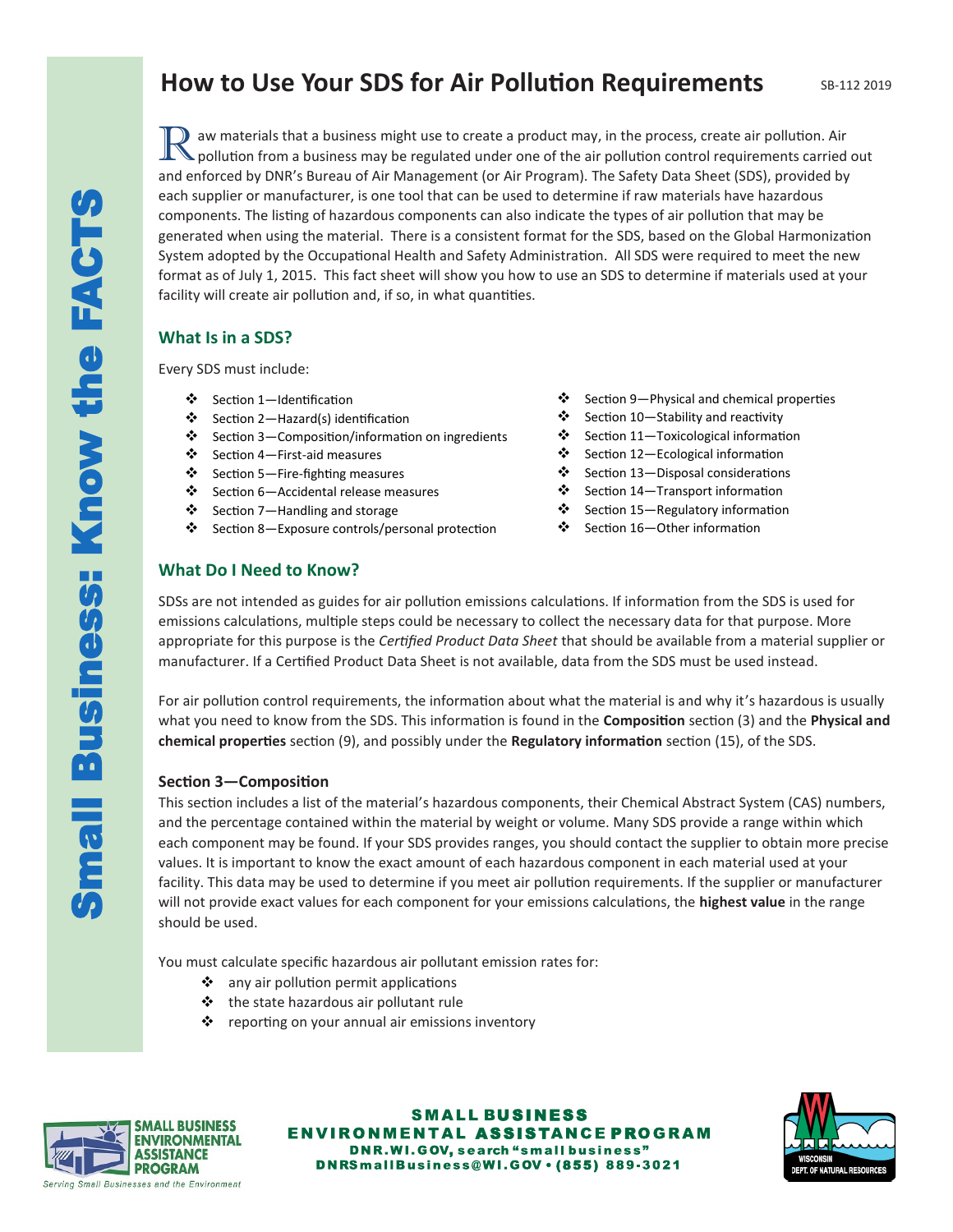#### **Section 9—Physical and Chemical Properties OR Section 15- Regulatory Information**

These sections may contain information about the material which can be useful for air pollution calculations. The key pieces of information needed include:

 $\Rightarrow$  specific gravity

- $\Rightarrow$  VOC content (in weight % or pounds/gallon)
- $\Rightarrow$  density of the material (in pounds per gallon)

These data provide enough information to calculate volatile organic compound (VOC) or particulate matter (PM) emissions. When combined with hazardous component content values, you can calculate emissions of the hazardous components.

# **Example Calculations**

#### **VOC Emissions**

The data needed for VOC emissions calculations are:

 $\Rightarrow$  solids content (in weight percent)

- $\Rightarrow$  density or specific gravity,
- $\Rightarrow$  VOC content or solids content (in weight percent or pounds per gallon), and
- $\Rightarrow$  the amount of the material used over a certain period of time.

1) The SDS or supplier information may provide the density of the coating. If not, you must first do an initial calculation. Using the specific gravity, which is a comparison of the density of the material to water's density, multiply the specific gravity by the density of water:

> Specific Gravity (sg) = 0.84 Density = **specific gravity x density of water**  $= 0.84$  x 8.34 lbs/gal = 7.00 pounds per gallon

2) Next, determine the VOC content. If it is provided in *pounds per gallon* on the SDS, then you can directly calculate the emissions. If not, you may need to do one or more other calculations first. If the VOC content is provided in **volume percent**, but not in weight percent, you need to use the solids content (in % by weight or wt) in the first calculation:

> Solids content = 60% by wt. VOC content = **1 – (solids content % by weight/100)**  $= 1 - (60/100) = 0.40 \times 100$ = 40% by wt

3) Next you need to calculate VOC content in pounds per gallon . To do so, multiply the VOC content in weight percent by the density of the material (from step 1).

> VOC content = **(VOC % by weight/100) x density**  $= (40 / 100) \times 7.00$  lb/gal = 2.80 pounds per gallon

If you have additional materials, repeat these calculations for each, depending on data provided in the SDS.

4) To calculate the emissions, multiply the VOC content by the number of gallons used. If you used 50 gallons in a month of just the one material, the emissions would be:

> VOC emissions = **material used X VOC content**  $= 50$  gal/mo x 2.80 lb VOC/gal = 140 pounds VOC per month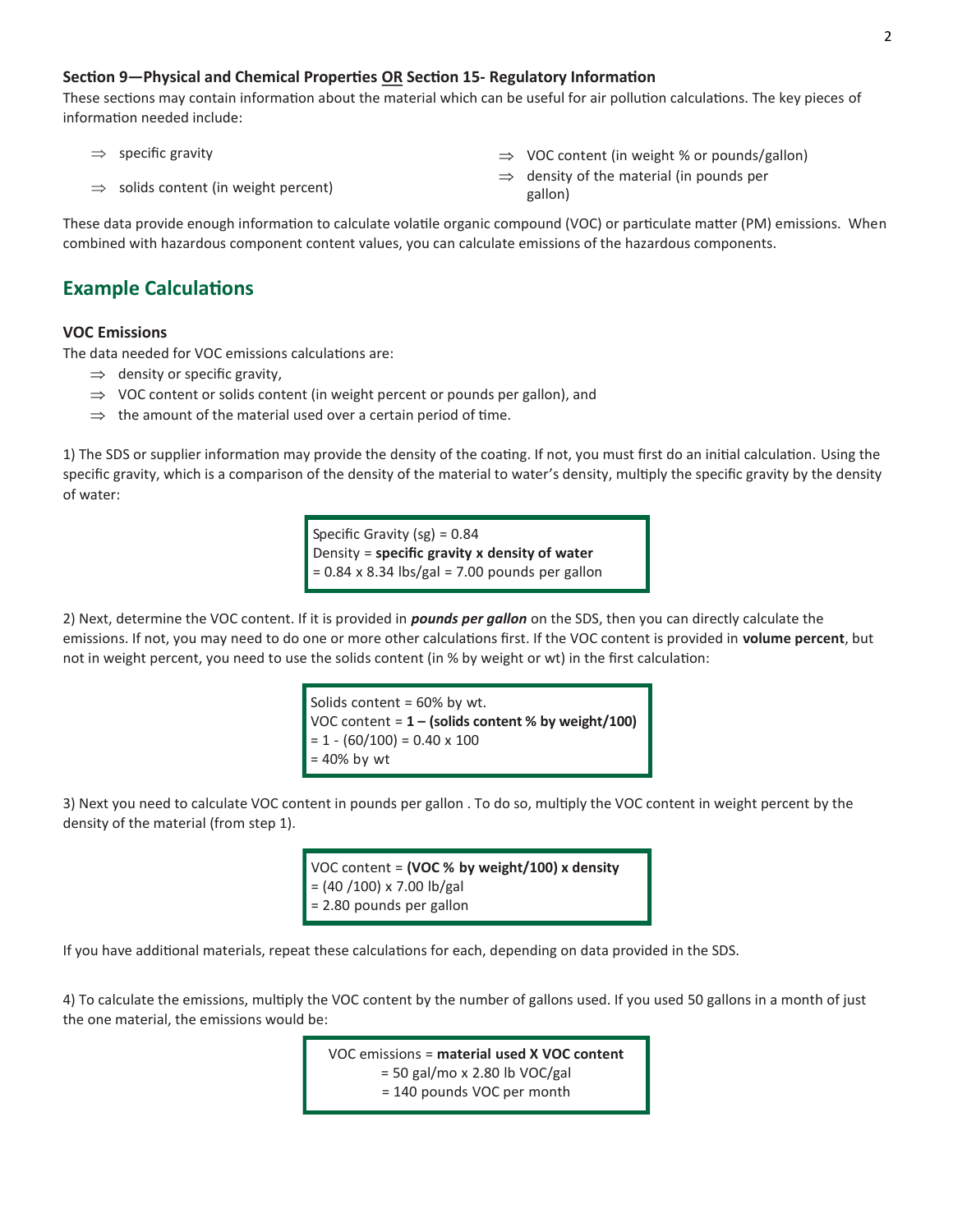5) If you have additional materials, you must calculate the VOC emissions for each and add them together.

 $#1 = 50$  gal/mo x 2.8 lb VOC/gal = 140 lb/mo #2 = 75 gal/mo x 3.6 lb VOC/gal = 270 lb/mo #3 = 15 gal/mo x 5.4 lb VOC/gal = 81 lb/mo TOTAL VOC emissions = 140 + 270 + 81 = **491 lb VOC/mo**

#### **PM Emissions**

Calculation of PM emissions is similar to VOCs. You need:

- $\Rightarrow$  density or specific gravity,
- $\Rightarrow$  solids content (in weight percent or pounds per gallon), and
- $\Rightarrow$  amount of material used.

It is not likely that you will be provided the solids content in pounds per gallon, but that is the value you need to complete the emissions calculation.

- 1) The density calculation is the same as shown in step 1 for VOC emissions.
- 2) Next, figure the solids content. You want to end up with solids content in pounds per gallon to calculate emissions. So you multiply the solids content in weight percent by the density of the material. We'll use 60% by weight again:

Solids Content = **(solids % by weight /100) x density** = (60/100) x 7.00 lb/gal = 4.20 pounds per gallon

3) Calculating the PM emissions is then the same as the VOC process. Multiply the solids content by the amount of material used:

PM Emissions = **material used x PM content** = 50 gal/mo x 4.20 lb PM/gal = 210 pounds PM per month

This data is needed for calculations for paints or coatings where there is a known percentage of the solids that are left on the part being painted. The fraction of solids left on the part compared to the total solids in the paint is called the transfer efficiency of the application method used.

The application method of electrostatic spray is known to have a transfer efficiency of 60%. Therefore, the true emission rate would be just the fraction of solids that does not stay on the part being painted:

> True PM Emissions = **total solids emitted x (1 – {transfer efficiency/100})** = 210 lb PM/mo x (1- [60/100])  $= 84$  lb PM/mo

#### **Hazardous Air Pollutant Emissions (HAP)**

The (HAP) emission calculation is very similar to the others. Before you begin the calculations, be sure to identify only those that are regulated by DNR or the US Environmental Protection Agency (EPA) as HAPs. Then, perform calculations only for those components that are regulated. Online [\(http://www.epa.gov/ttn/atw/orig189.html\)](http://www.epa.gov/ttn/atw/orig189.html) you can find a HAP list, organized by CAS number so that you can match them with the compounds listed on your SDS. The CAS number is the ideal match as compounds commonly have multiple common that can make it confusing.

1) Again, the density calculation is the same as used for VOC emissions above.